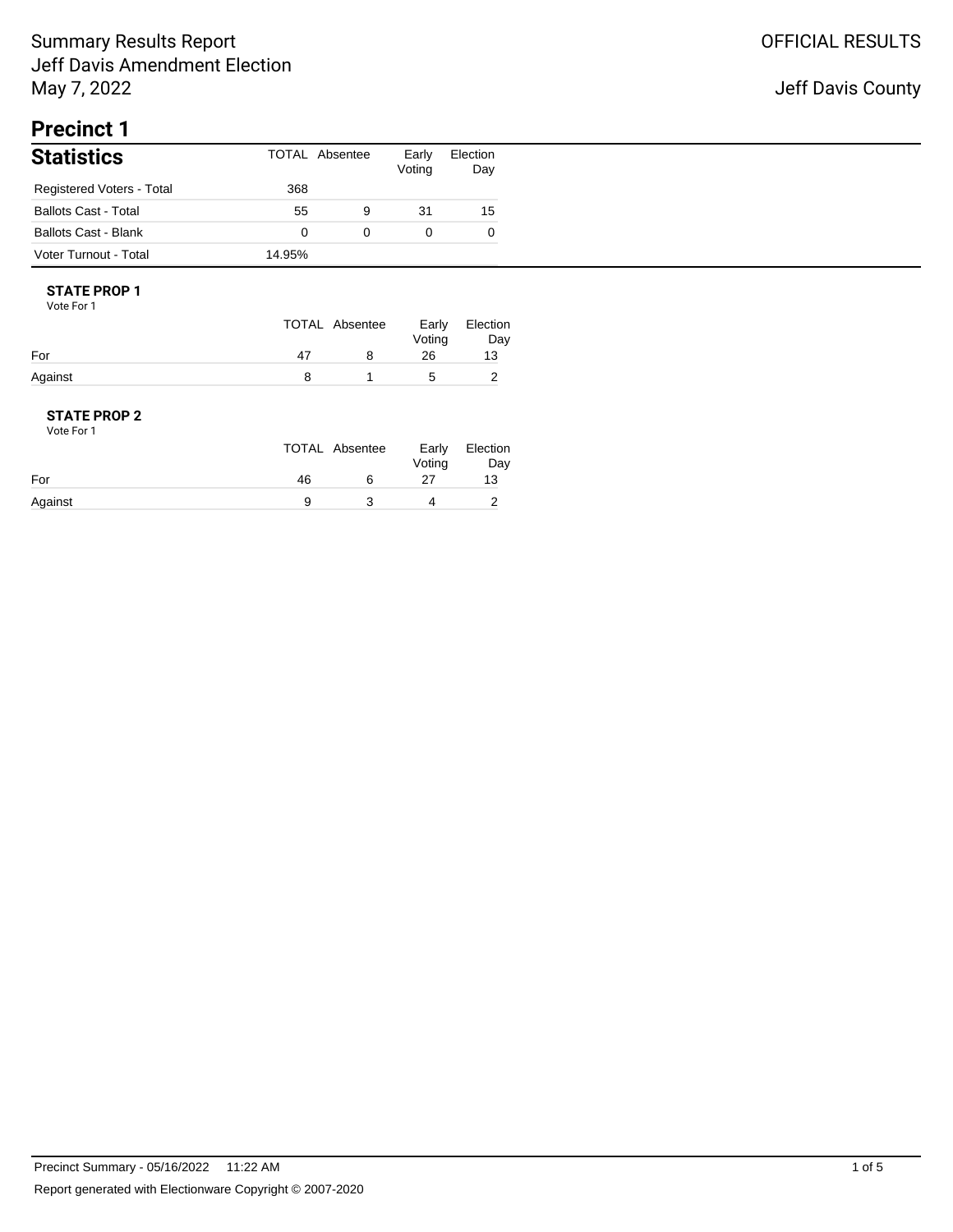## Jeff Davis County

# **Precinct 2**

| <b>Statistics</b>           |       | TOTAL Absentee | Early<br>Voting | Election<br>Day |
|-----------------------------|-------|----------------|-----------------|-----------------|
| Registered Voters - Total   | 361   |                |                 |                 |
| <b>Ballots Cast - Total</b> | 17    | 0              | 10              |                 |
| Ballots Cast - Blank        |       |                | 0               |                 |
| Voter Turnout - Total       | 4.71% |                |                 |                 |

#### **STATE PROP 1** Vote For 1

|         |    | TOTAL Absentee | Early<br>Voting | Election<br>Day |
|---------|----|----------------|-----------------|-----------------|
| For     | 14 |                |                 |                 |
| Against |    |                |                 |                 |

| Vote For 1 |    |                |                 |                 |
|------------|----|----------------|-----------------|-----------------|
|            |    | TOTAL Absentee | Early<br>Voting | Election<br>Day |
| For        | 16 |                | 10              | 6               |
| Against    |    |                |                 |                 |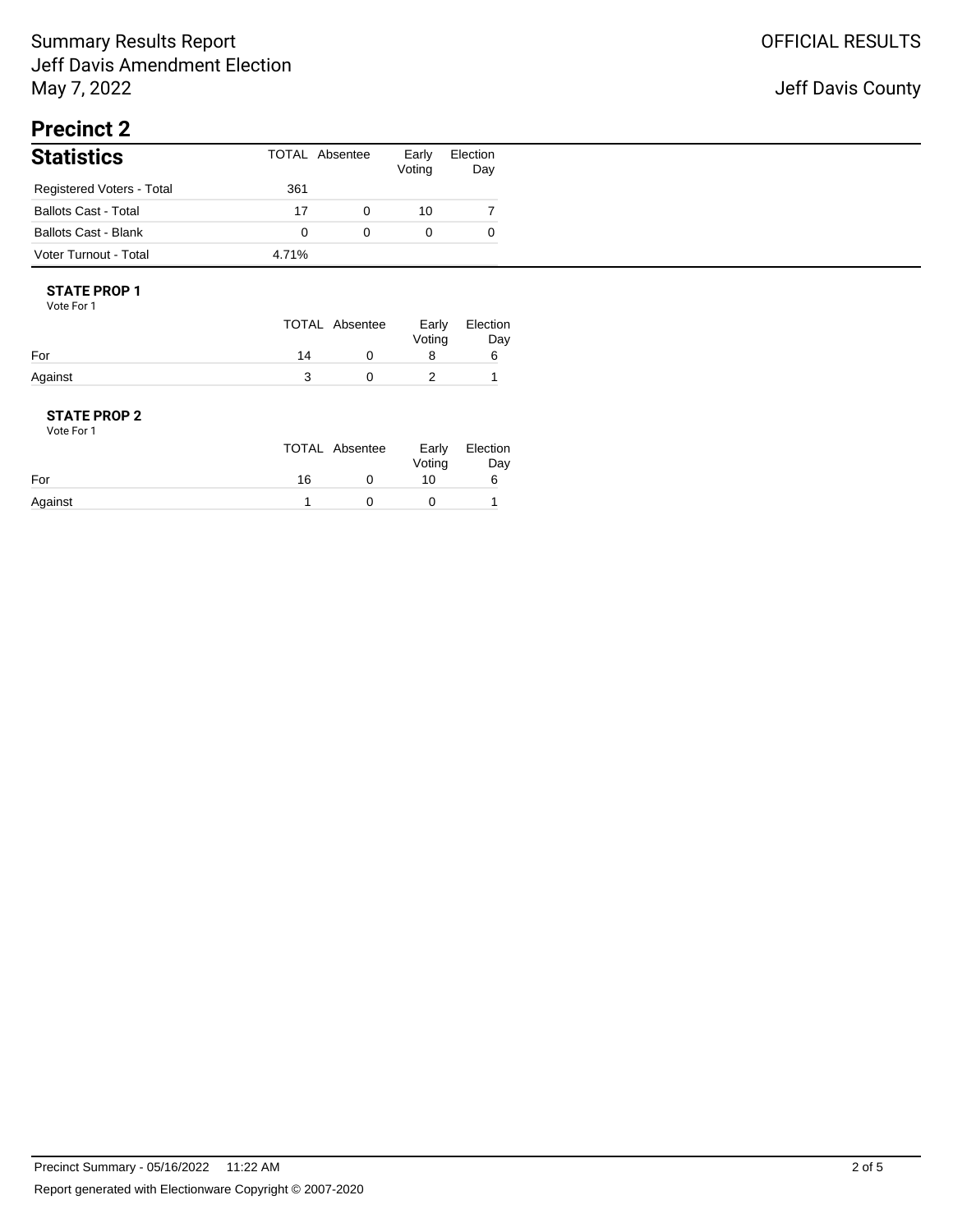## Jeff Davis County

# **Precinct 3**

| <b>Statistics</b>           |        | TOTAL Absentee | Early<br>Voting | Election<br>Day |
|-----------------------------|--------|----------------|-----------------|-----------------|
| Registered Voters - Total   | 414    |                |                 |                 |
| <b>Ballots Cast - Total</b> | 43     |                | 21              | 21              |
| <b>Ballots Cast - Blank</b> | 0      | 0              |                 | 0               |
| Voter Turnout - Total       | 10.39% |                |                 |                 |

#### **STATE PROP 1** Vote For 1

|         |    | TOTAL Absentee | Early<br>Voting | Election<br>Day |
|---------|----|----------------|-----------------|-----------------|
| For     | 34 |                | 15              | 18              |
| Against |    |                | а               |                 |

| Vote For 1 |    |                |                 |                 |
|------------|----|----------------|-----------------|-----------------|
|            |    | TOTAL Absentee | Early<br>Voting | Election<br>Day |
| For        | 34 |                | 14              | 19              |
| Against    |    |                |                 |                 |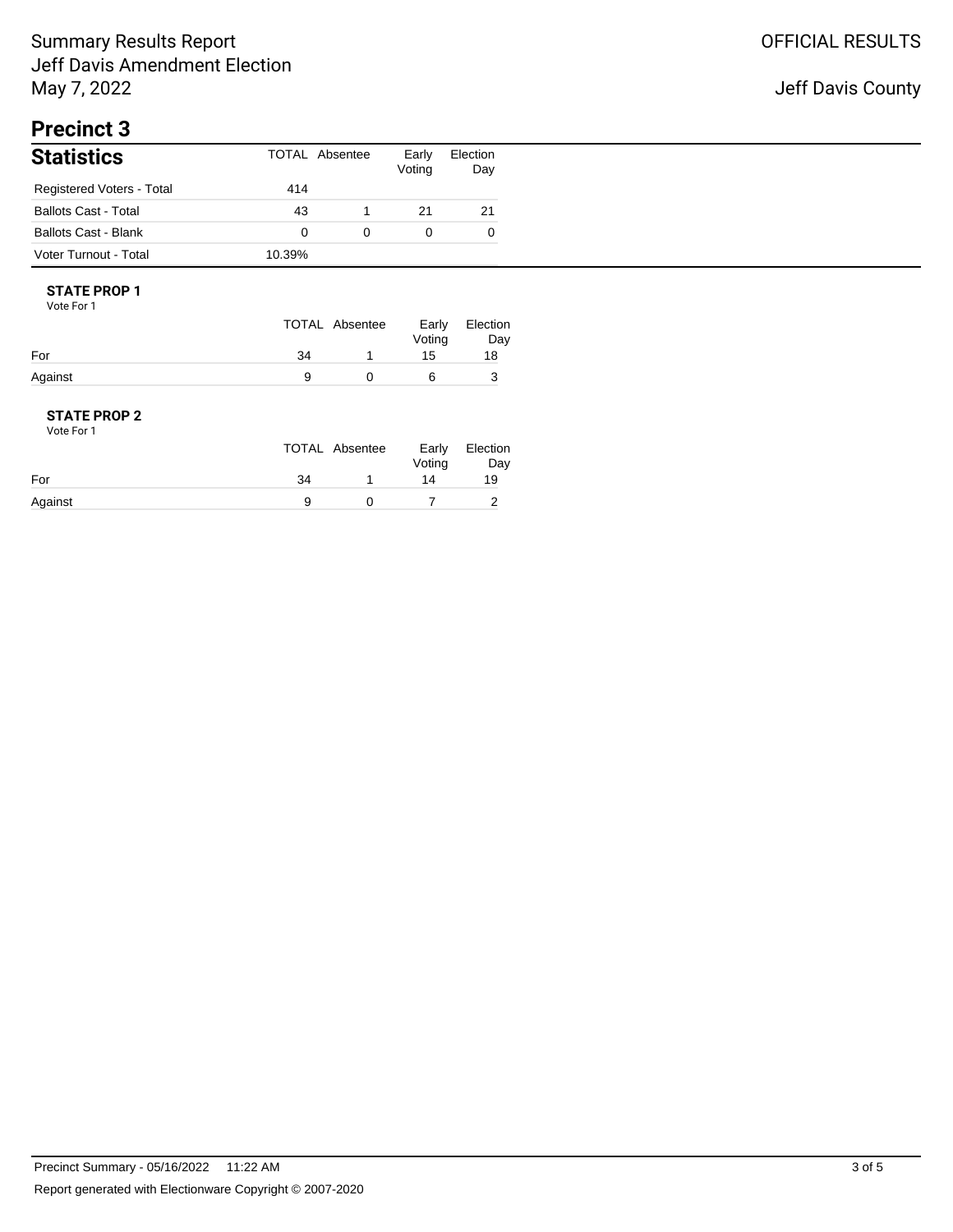## Jeff Davis County

# **Precinct 4**

| <b>Statistics</b>           |        | TOTAL Absentee | Early<br>Voting | Election<br>Day |
|-----------------------------|--------|----------------|-----------------|-----------------|
| Registered Voters - Total   | 180    |                |                 |                 |
| <b>Ballots Cast - Total</b> | 25     |                | 14              | 10              |
| Ballots Cast - Blank        |        | 0              |                 | 0               |
| Voter Turnout - Total       | 13.89% |                |                 |                 |

#### **STATE PROP 1** Vote For 1

|         | TOTAL Absentee | Voting | Early Election<br>Day |
|---------|----------------|--------|-----------------------|
| For     |                | 13     |                       |
| Against |                |        |                       |

| Vote For 1 |    |                |                 |                 |
|------------|----|----------------|-----------------|-----------------|
|            |    | TOTAL Absentee | Early<br>Voting | Election<br>Day |
| For        | 22 |                | 12              | 9               |
| Against    |    |                |                 |                 |